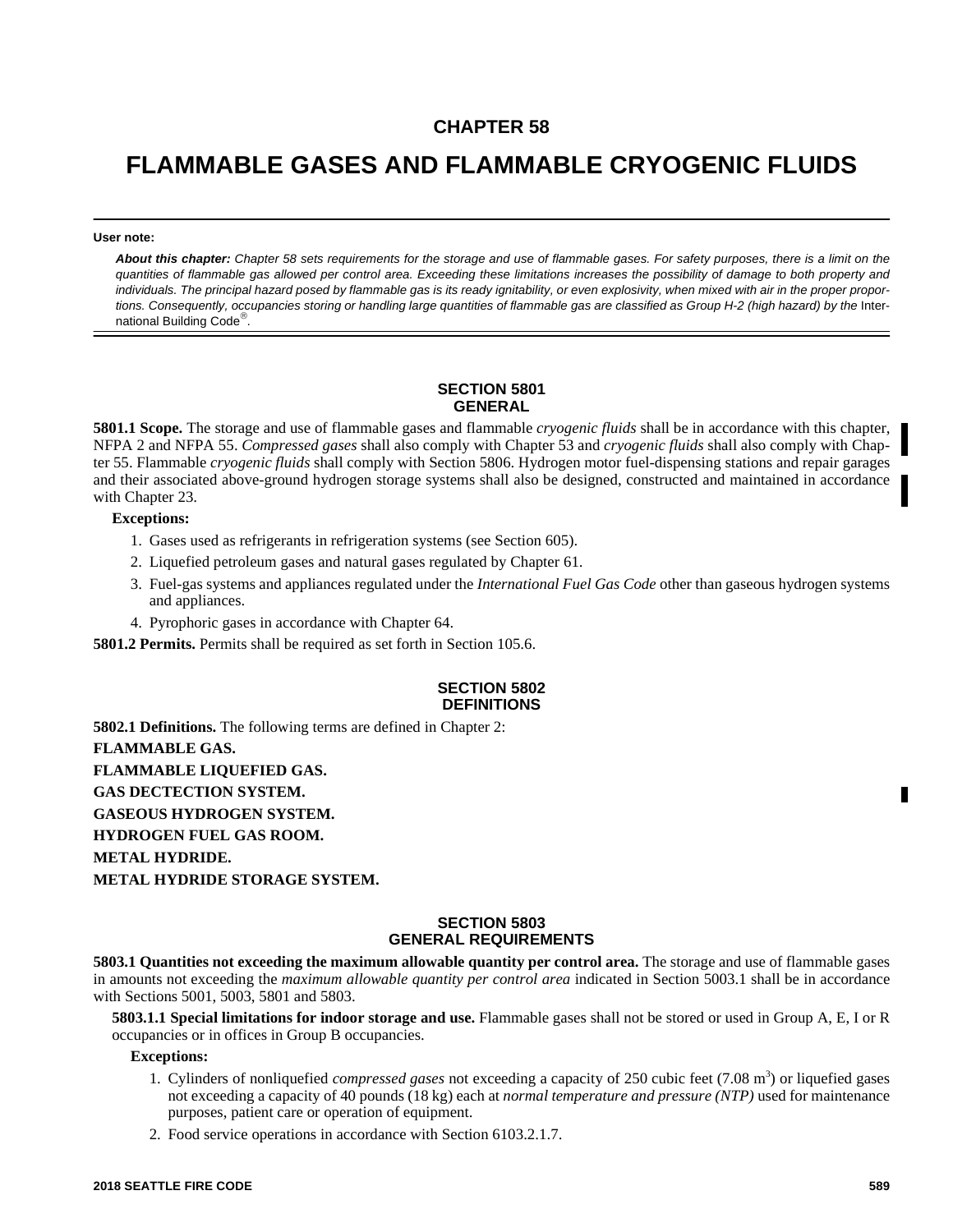3. Hydrogen gas systems located in a hydrogen fuel gas room constructed in accordance with Section 421 of the *International Building Code*.

**5803.1.1.1 Medical gases.** Medical gas system supply cylinders shall be located in medical gas storage rooms or gas cabinets as set forth in Section 5306.

**5803.1.1.2 Aggregate quantity.** The aggregate quantities of flammable gases used for maintenance purposes and operation of equipment shall not exceed the *maximum allowable quantity per control area* indicated in Table 5003.1.1(1).

**5803.1.2 Storage containers.** Cylinders and pressure vessels for flammable gases shall be designed, constructed, installed, tested and maintained in accordance with Chapter 53.

**5803.1.3 Emergency shutoff.** *Compressed gas* systems conveying flammable gases shall be provided with *approved* manual or automatic emergency shutoff valves that can be activated at each point of use and at each source.

**5803.1.3.1 Shutoff at source.** A manual or automatic fail-safe emergency shutoff valve shall be installed on supply piping at the cylinder or bulk source. Manual or automatic cylinder valves are allowed to be used as the required emergency shutoff valve where the source of supply is limited to unmanifolded cylinder sources.

**5803.1.3.2 Shutoff at point of use.** A manual or automatic emergency shutoff valve shall be installed on the supply piping at the point of use or at a point where the equipment using the gas is connected to the supply system.

**5803.1.4 Ignition source control.** Ignition sources in areas containing flammable gases in storage or in use shall be controlled in accordance with Section 5003.7.

**Exception:** Fuel gas systems connected to building service utilities in accordance with the *International Fuel Gas Code*.

**5803.1.4.1 Static-producing equipment.** Static-producing equipment located in flammable gas storage areas shall be grounded.

**5803.1.4.2 Signs.** "No Smoking" signs shall be posted at entrances to rooms and in areas containing flammable gases in accordance with Section 5003.7.1.

**5803.1.5 Electrical.** Electrical wiring and equipment shall be installed and maintained in accordance with Section 604 and NFPA 70.

**5803.1.5.1 Bonding of electrically conductive materials and equipment.** Exposed noncurrent-carrying metal parts, including metal gas piping systems, that are part of flammable gas supply systems located in a hazardous (electrically classified) location shall be bonded to a grounded conductor in accordance with the provisions of NFPA 70.

**5803.1.5.2 Static-producing equipment.** Static-producing equipment located in flammable gas storage or use areas shall be grounded.

**5803.1.6 Liquefied flammable gases and flammable gases in solution.** Containers of liquefied flammable gases and flammable gases in solution shall be positioned in the upright position or positioned so that the pressure relief valve is in direct contact with the vapor space of the container.

#### **Exceptions:**

- 1. Containers of flammable gases in solution with a capacity of 1.3 gallons (5 L) or less.
- 2. Containers of flammable liquefied gases, with a capacity not exceeding 1.3 gallons (5 L), designed to preclude the discharge of liquid from safety relief devices.

**5803.2 Quantities exceeding the maximum allowable quantity per control area.** The storage and use of flammable gases in amounts exceeding the *maximum allowable quantity per control area* indicated in Section 5003.1 shall be in accordance with Chapter 50 and this chapter.

#### **SECTION 5804 STORAGE**

**5804.1 Indoor storage.** Indoor storage of flammable gases in amounts exceeding the *maximum allowable quantity per control area* indicated in Table 5003.1.1(1), shall be in accordance with Sections 5001, 5003 and 5004, and this chapter.

**5804.1.1 Explosion control.** Buildings or portions thereof containing flammable gases shall be provided with explosion control in accordance with Section 911.

**5804.2 Outdoor storage.** Outdoor storage of flammable gases in amounts exceeding the *maximum allowable quantity per control area* indicated in Table 5003.1.1(3) shall be in accordance with Sections 5001, 5003 and 5004, and this chapter.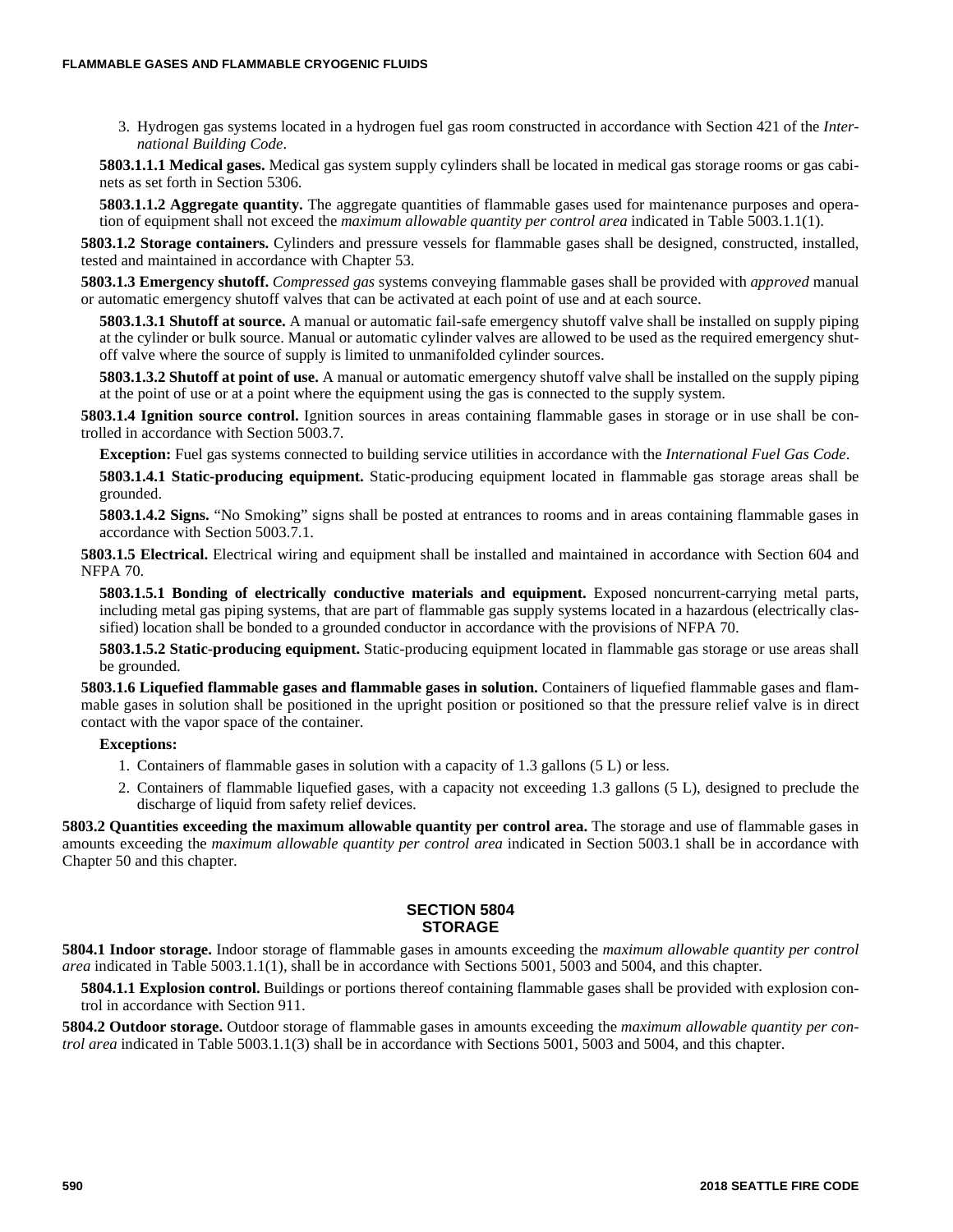#### **SECTION 5805 USE**

**5805.1 General.** The use of flammable gases in amounts exceeding the *maximum allowable quantity per control area* indicated in Table 5003.1.1(1) or 5003.1.1(3) shall be in accordance with Sections 5001, 5003 and 5005, and this chapter.

#### **SECTION 5806 FLAMMABLE CRYOGENIC FLUIDS**

**5806.1 General.** The storage and use of flammable *cryogenic fluids* shall be in accordance with Sections 5806.2 through 5806.4.8.3 and Chapter 55.

**5806.2 Limitations.** Storage of flammable *cryogenic fluids* in stationary containers outside of buildings is prohibited within the limits established by law as the limits of districts in which such storage is prohibited **[JURISDICTION TO SPECIFY]**.

**5806.3 Above-ground tanks for liquid hydrogen.** Above-ground tanks for the storage of liquid hydrogen shall be in accordance with Sections 5806.3.1 through 5806.3.2.1.

**5806.3.1 Construction of the inner vessel.** The inner vessel of storage tanks in liquid hydrogen service shall be designed and constructed in accordance with Section VIII, Division 1, of the ASME *Boiler and Pressure Vessel Code* and shall be vacuum jacketed in accordance with Section 5806.3.2.

**5806.3.2 Construction of the vacuum jacket (outer vessel).** The vacuum jacket used as an outer vessel for storage tanks in liquid hydrogen service shall be of welded steel construction designed to withstand the maximum internal and external pressure to which it will be subjected under operating conditions to include conditions of emergency pressure relief of the annular space between the inner and outer vessel. The jacket shall be designed to withstand a minimum collapsing pressure differential of 30 psi (207 kPa).

**5806.3.2.1 Vacuum-level monitoring.** A connection shall be provided on the exterior of the vacuum jacket to allow measurement of the pressure within the annular space between the inner and outer vessel. The connection shall be fitted with a bellows-sealed or diaphragm-type valve equipped with a vacuum gauge tube that is shielded to protect against damage from impact.

**5806.4 Underground tanks for liquid hydrogen.** Underground tanks for the storage of liquid hydrogen shall be in accordance with Sections 5806.4.1 through 5806.4.8.3.

**5806.4.1 Construction.** Storage tanks for liquid hydrogen shall be designed and constructed in accordance with ASME *Boiler and Pressure Vessel Code* (Section VIII, Division 1) and shall be vacuum jacketed in accordance with Section 5806.4.8.

**5806.4.2 Location.** Storage tanks shall be located outside in accordance with the following:

- 1. Tanks and associated equipment shall be located with respect to foundations and supports of other structures such that the loads carried by the latter cannot be transmitted to the tank.
- 2. The distance from any part of the tank to the nearest wall of a *basement*, pit, cellar or *lot line* shall be not less than 3 feet (914 mm).
- 3. A minimum distance of 1 foot (305 mm), shell to shell, shall be maintained between underground tanks.

**5806.4.3 Depth, cover and fill.** The tank shall be buried such that the top of the vacuum jacket is covered with not less than 1 foot (305 mm) of earth and with concrete not less than 4 inches (102 mm) thick placed over the earthen cover. The concrete shall extend not less than 1 foot (305 mm) horizontally beyond the footprint of the tank in all directions. Underground tanks shall be set on firm foundations constructed in accordance with the *International Building Code* and surrounded with not less than 6 inches (152 mm) of noncorrosive inert material, such as sand.

**Exception:** The vertical extension of the vacuum jacket as required for service connections.

**5806.4.4 Anchorage and security.** Tanks and systems shall be secured against accidental dislodgement in accordance with this chapter.

**5806.4.5 Venting of underground tanks.** Vent pipes for underground storage tanks shall be in accordance with Section 5503.3.

**5806.4.6 Underground liquid hydrogen piping.** Underground liquid hydrogen piping shall be vacuum jacketed or protected by *approved* means and designed in accordance with Chapter 55.

**5806.4.7 Overfill protection and prevention systems.** An *approved* means or method shall be provided to prevent the overfill of all storage tanks.

**5806.4.8 Vacuum jacket construction.** The vacuum jacket shall be designed and constructed in accordance with Section VIII of ASME *Boiler and Pressure Vessel Code* and shall be designed to withstand the anticipated loading, including loading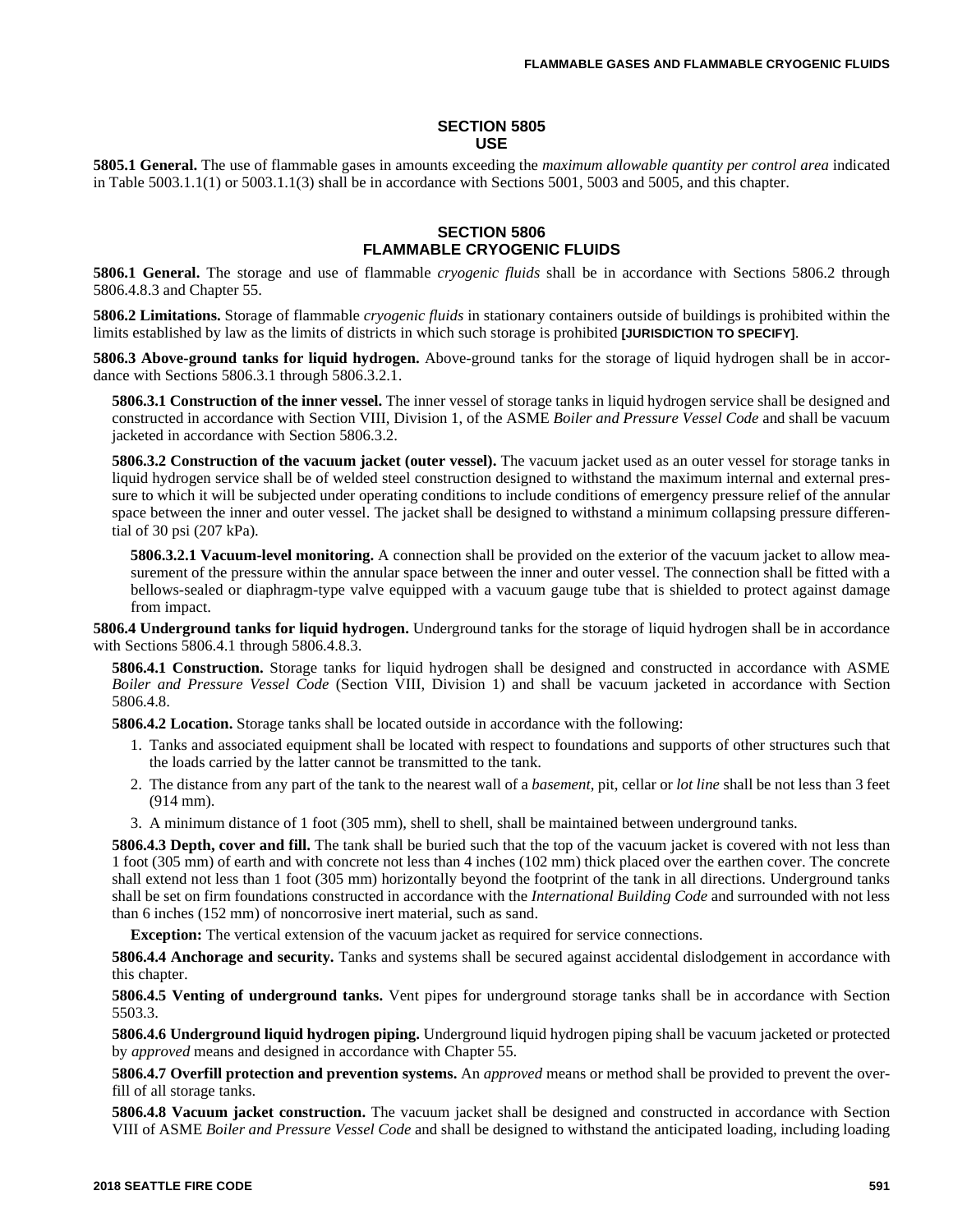from vehicular traffic, where applicable. Portions of the vacuum jacket installed below grade shall be designed to withstand anticipated soil, seismic and hydrostatic loading.

**5806.4.8.1 Material.** The vacuum jacket shall be constructed of stainless steel or other *approved* corrosion-resistant material.

**5806.4.8.2 Corrosion protection.** The vacuum jacket shall be protected by *approved* or *listed* corrosion-resistant materials or an engineered cathodic protection system. Where cathodic protection is utilized, an *approved* maintenance schedule shall be established. Exposed components shall be inspected not less than twice a year. Records of maintenance and inspection events shall be maintained.

**5806.4.8.3 Vacuum-level monitoring.** An *approved* method shall be provided to indicate loss of vacuum within the vacuum jacket(s).

#### **SECTION 5807 METAL HYDRIDE STORAGE SYSTEMS**

**5807.1 General requirements.** The storage and use of metal hydride storage systems shall be in accordance with Sections 5801, 5803, 5804, 5805 and 5807. Those portions of the system that are used as a means to store or supply hydrogen shall also comply with Chapters 50 and 53 as applicable.

**5807.1.1 Classification.** The hazard classification of the metal hydride storage system, as required by Section 5001.2.2, shall be based on the hydrogen stored without regard to the metal hydride content.

**5807.1.2 Listed or approved systems.** Metal hydride storage systems shall be *listed* or *approved* for the application and designed in a manner that prevents the addition or removal of the metal hydride by other than the original equipment manufacturer.

**5807.1.3 Containers, design and construction.** *Compressed gas* containers, cylinders and tanks shall be designed and constructed in accordance with Section 5303.2.

**5807.1.4 Service life and inspection of containers.** Metal hydride storage system cylinders, containers or tanks shall be inspected, tested and requalified for service at not less than 5-year intervals.

**5807.1.5 Marking and labeling.** Marking and labeling of cylinders, containers, tanks and systems shall be in accordance with Section 5303.4 and Sections 5807.1.5.1 through 5807.1.5.4.

**5807.1.5.1 System marking.** Metal hydride storage systems shall be marked with all of the following:

- 1. Manufacturer's name.
- 2. Service life indicating the last date the system can be used.
- 3. A unique code or serial number specific to the unit.
- 4. System name or product code that identifies the system by the type of chemistry used in the system.
- 5. Emergency contact name, telephone number or other contact information.
- 6. Limitations on refilling of containers to include rated charging pressure and capacity.

**5807.1.5.2 Valve marking.** Metal hydride storage system valves shall be marked with all of the following:

- 1. Manufacturer's name.
- 2. Service life indicating the last date the valve can be used.
- 3. Metal hydride service in which the valve can be used, or a product code that is traceable to this information.

**5807.1.5.3 Pressure relief device marking.** Metal hydride storage system pressure relief devices shall be marked with all of the following:

- 1. Manufacturer's name.
- 2. Metal hydride service in which the device can be used, or a product code that is traceable to this information.

3. Activation parameters to include temperature, pressure or both.

**5807.1.5.3.1 Pressure relief devices integral to container valves.** The required markings for pressure relief devices that are integral components of valves used on cylinders, containers and tanks shall be allowed to be placed on the valve.

**5807.1.5.4 Pressure vessel markings.** Cylinders, containers and tanks used in metal hydride storage systems shall be marked with all of the following:

- 1. Manufacturer's name.
- 2. Design specification to which the vessel was manufactured.
- 3. Authorized body approving the design and initial inspection and test of the vessel.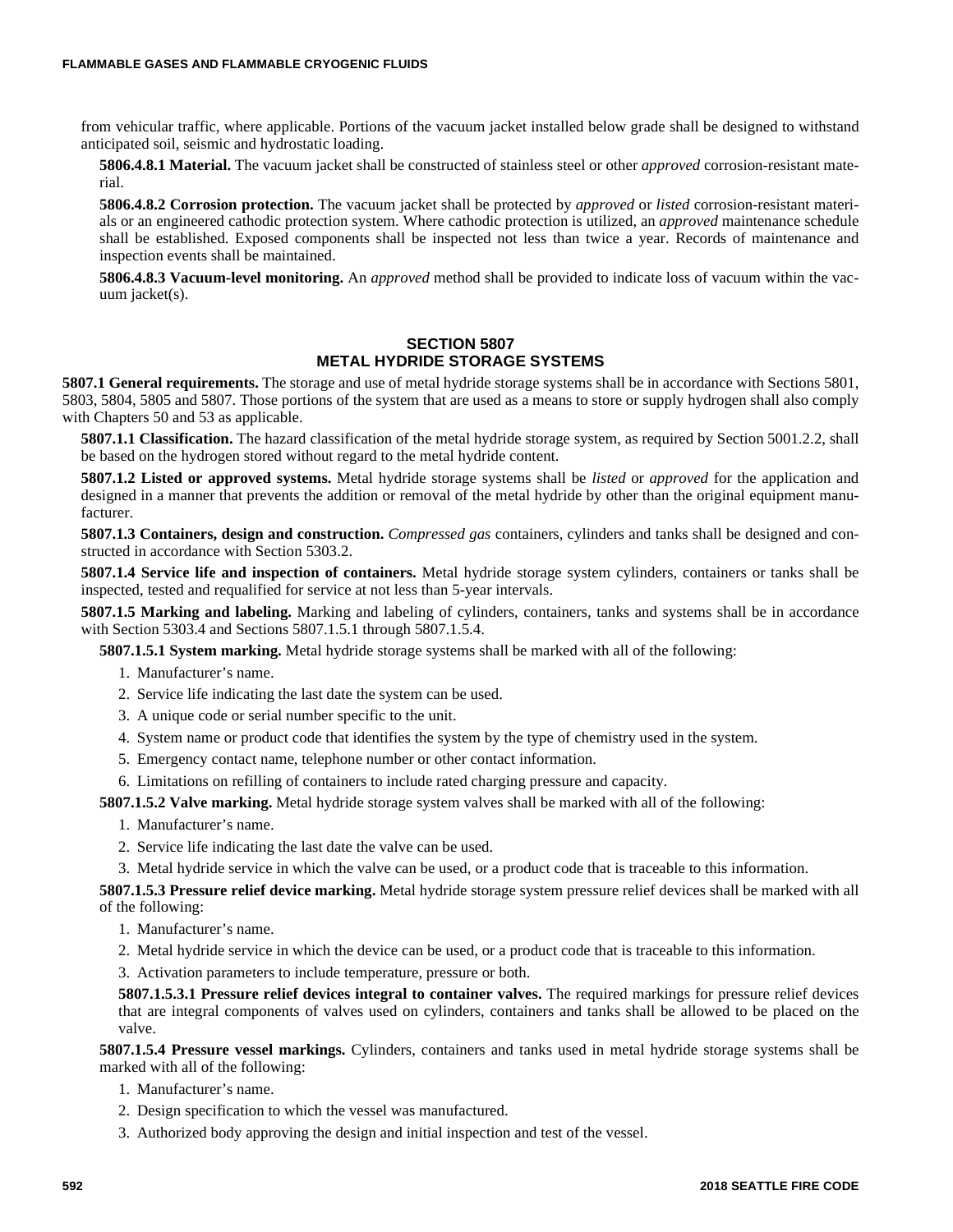- 4. Manufacturer's original test date.
- 5. Unique serial number for the vessel.
- 6. Service life identifying the last date the vessel can be used.
- 7. System name or product code that identifies the system by the type of chemistry used in the system.

**5807.1.6 Temperature extremes.** Metal hydride storage systems, whether full or partially full, shall not be exposed to artificially created high temperatures exceeding 125°F (52°C) or subambient (low) temperatures unless designed for use under the exposed conditions.

**5807.1.7 Falling objects.** Metal hydride storage systems shall not be placed in areas where they are capable of being damaged by falling objects.

**5807.1.8 Piping systems.** Piping, including tubing, valves, fittings and pressure regulators, serving metal hydride storage systems, shall be maintained gas tight to prevent leakage.

**5807.1.8.1 Leaking systems.** Leaking systems shall be removed from service.

**5807.1.9 Refilling of containers.** The refilling of *listed* or *approved* metal hydride storage systems shall be in accordance with the listing requirements and manufacturer's instructions.

**5807.1.9.1 Industrial trucks.** The refilling of metal hydride storage systems serving powered industrial trucks shall be in accordance with Section 309.

**5807.1.9.2 Hydrogen purity.** The purity of hydrogen used for the purpose of refilling containers shall be in accordance with the listing and the manufacturer's instructions.

**5807.1.10 Electrical.** Electrical components for metal hydride storage systems shall be designed, constructed and installed in accordance with NFPA 70.

**5807.2 Portable containers or systems.** Portable containers or systems shall comply with Sections 5807.2.1 through 5807.2.2.

**5807.2.1 Securing containers.** Containers, cylinders and tanks shall be secured in accordance with Section 5303.5.3.

**5807.2.1.1 Use on mobile equipment.** Where a metal hydride storage system is used on mobile equipment, the equipment shall be designed to restrain containers, cylinders or tanks from dislodgement, slipping or rotating when the equipment is in motion.

**5807.2.1.2 Motorized equipment.** Metal hydride storage systems used on motorized equipment, shall be installed in a manner that protects valves, pressure regulators, fittings and controls against accidental impact.

**5807.2.1.2.1 Protection from damage.** Metal hydride storage systems, including cylinders, containers, tanks and fittings, shall not extend beyond the platform of the mobile equipment.

**5807.2.2 Valves.** Valves on containers, cylinders and tanks shall remain closed except when containers are connected to *closed systems* and ready for use.

#### **SECTION 5808 HYDROGEN FUEL GAS ROOMS**

**5808.1 General.** Where required by this code, hydrogen fuel gas rooms shall be designed and constructed in accordance with Sections 5808.1 through 5808.7 and the *International Building Code*.

**5808.2 Location.** Hydrogen fuel gas rooms shall not be located below grade.

**5808.3 Design and construction.** Hydrogen fuel gas rooms not exceeding the *maximum allowable quantity per control area* in Table 5003.1.1(1) shall be separated from other areas of the building in accordance with Section 509.1 of the *International Building Code*.

**5808.3.1 Pressure control.** Hydrogen fuel gas rooms shall be provided with a ventilation system designed to maintain the room at a negative pressure in relation to surrounding rooms and spaces.

**5808.3.2 Windows.** Operable windows in interior walls shall not be permitted. Fixed windows shall be permitted where in accordance with Section 716 of the *International Building Code*.

**5808.4 Exhaust ventilation.** Hydrogen fuel gas rooms shall be provided with mechanical exhaust ventilation in accord-ance with the applicable provisions of Section 2311.8.2.

**5808.5 Gas detection system.** Hydrogen fuel gas rooms shall be provided with a gas detection system that complies with Sections 916, 5808.5.1 and 5808.5.2.

**5808.5.1 System activation.** Activation of a gas detection system alarm shall result in both of the following:

- 1. Initiation of distinct audible and visible alarm signals both inside and outside of the hydrogen fuel gas room.
- 2. Automatic activation of the mechanical exhaust ventilation system.